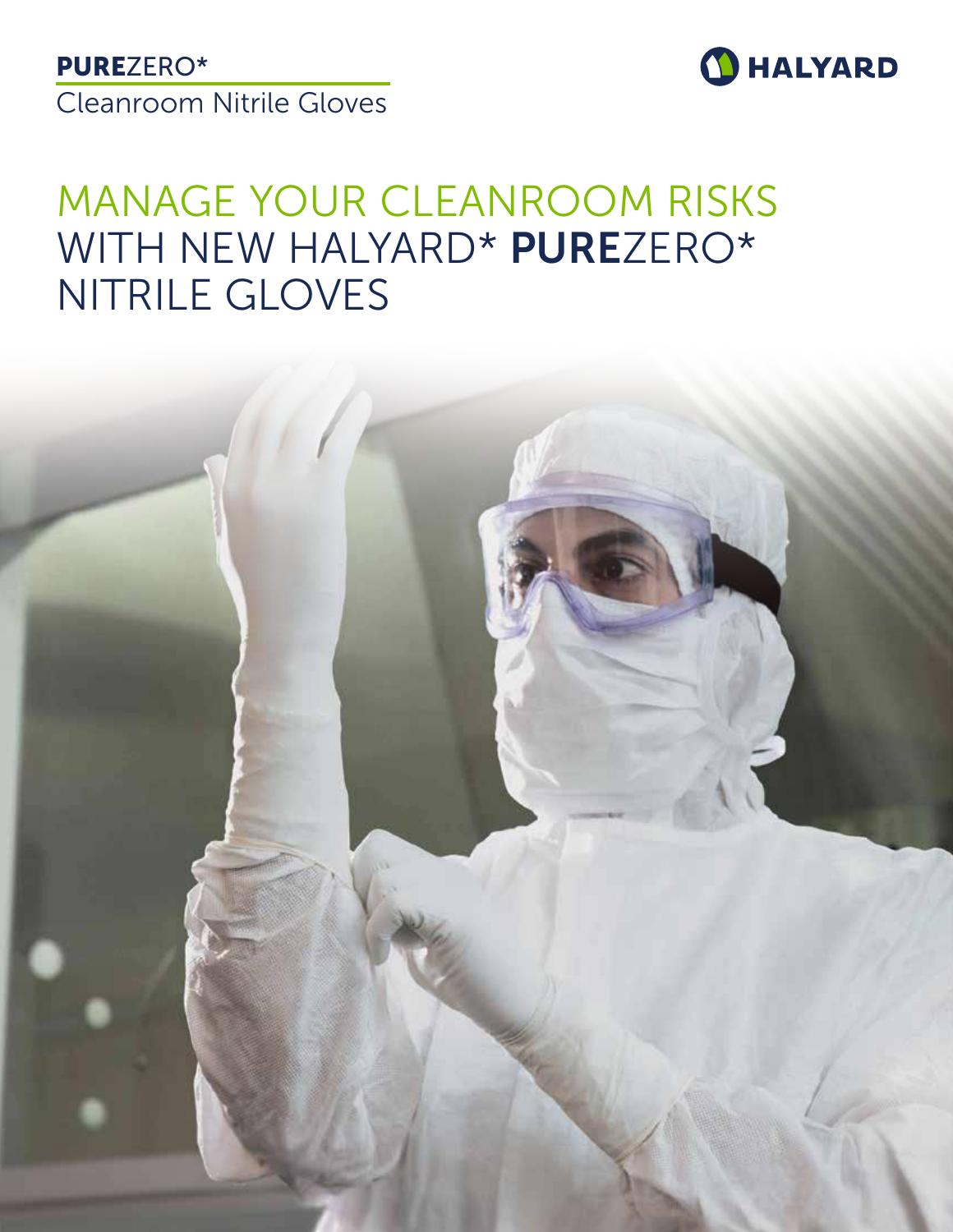### Because you're responsible for managing risks in your cleanroom operation, choosing the right cleanroom glove is critical.

Your gloves have a big job to do, protecting your workers as well as your product and your process. Plus you need a reliable supply to avoid operations disruption. That's why we created HALYARD\* PUREZERO\* Cleanroom Gloves.

PUREZERO\* Cleanroom Gloves are ideal for applications that involve handling delicate equipment in microelectronics, semiconductors, optics, pharmaceutical and medical device manufacturing applications. In fact, they are specifically designed to meet the stringent requirements of cleanroom environments.

New PUREZERO\* Gloves are designed to exact standards, to help you:

- manage the risks associated with user comfort and protection
- manage product contamination
- manage supply chain resiliency

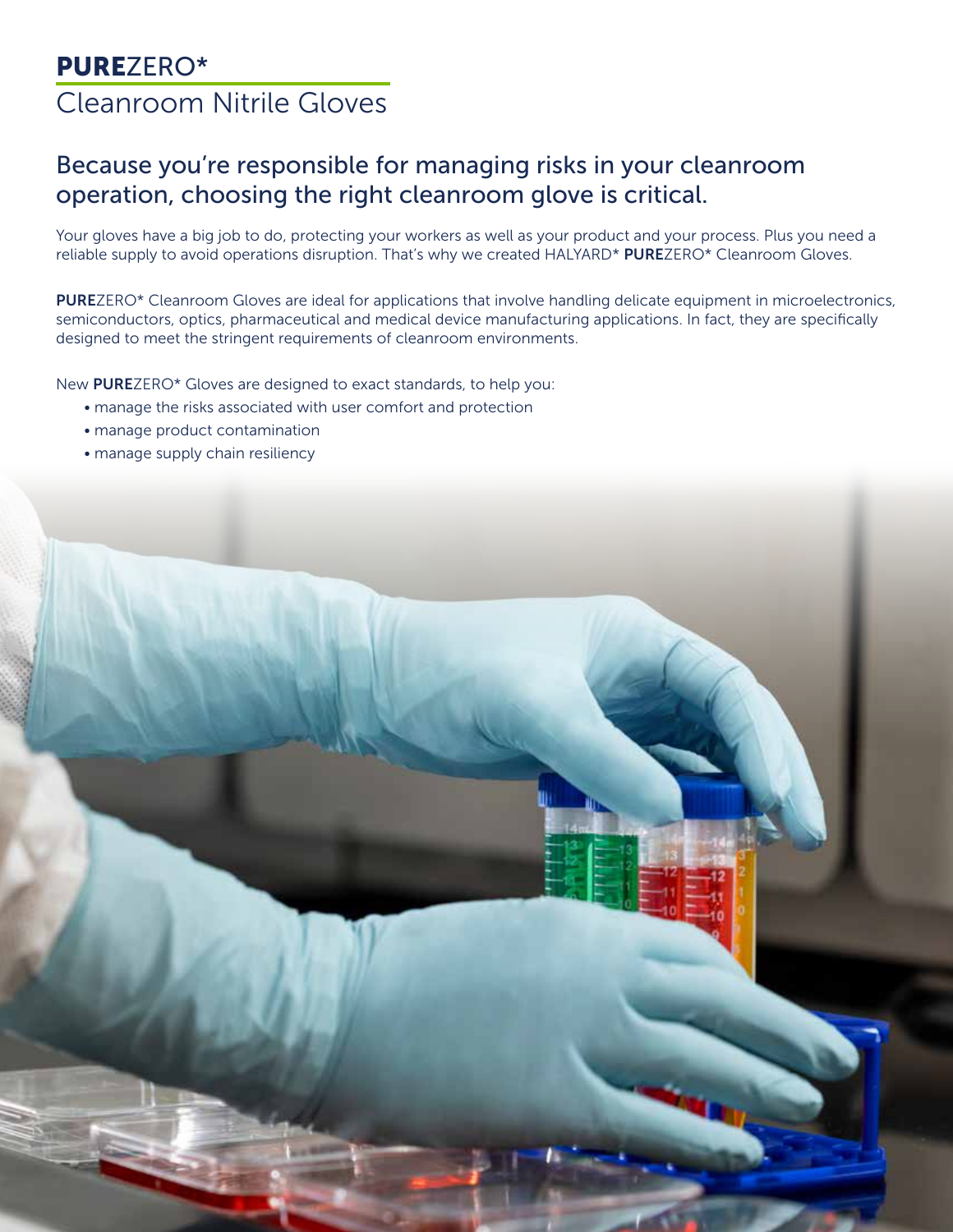# THE RISK: USER COMFORT AND PROTECTION

The accelerator-free<sup>1</sup> formulation of PUREZERO\* Cleanroom Nitrile Gloves is the solution. It reduces the risk of allergies and skin irritation associated with accelerator chemicals in other nitrile gloves. As a result, PUREZERO\* Gloves are comfortable to wear, allowing workers to focus on their delicate tasks rather than their gloves.

PUREZERO\* Cleanroom Nitrile Gloves are designed to protect workers with effective barrier protection against chemical splash, micro-organisms and viruses.

Our gloves are PPE Category III certified according to the following standards: EN ISO 374-5:2016 Micro-organism and Virus Protection EN ISO 374-1:2016/Type C K-Low Chemical Splash Protection EN 420:2003 +A1:2009 General Requirements for Protective Gloves EN ISO 374-4 Resistance to Degradation by Chemicals

# THE RISK: PRODUCT **CONTAMINATION**

The solution is the consistent quality of PUREZERO\* Cleanroom Gloves, ensuring low particle and endotoxin levels. HALYARD\* PUREZERO\* Gloves are manufactured and packaged at our ISO 9001 facility in state-of-theart cleanrooms and are recommended for ISO Class 3 or higher and Grade A/B/C/D cleanrooms. Our gloves are clean processed (washed repeatedly in deionized water) to ensure consistent control of low particles, extractables and endotoxin levels.

- Low Particle Levels (max 950 > 0.5µm/cm2 for white gloves, max  $1200 > 0.5$  5 $\mu$ m/cm<sup>2</sup> for blue gloves)
- Sterility Assurance Levels (SAL) of 10<sup>-6</sup> and an endotoxin level of 20 units/pair maximum
- AQL of 1.0 for pinholes
- Static dissipative in use<sup>2</sup>
- Double bagged plus case liner

ATES OF P

You can rely on consistent quality, with Certificates of Analysis (CoA), and Certificates of Irradiation (CoI) easily accessible online for every production lot. You can also find the Declaration of Conformity (DoC) documents showing compliance to applicable regulations and standards, all at www.halyardhealth.com/information.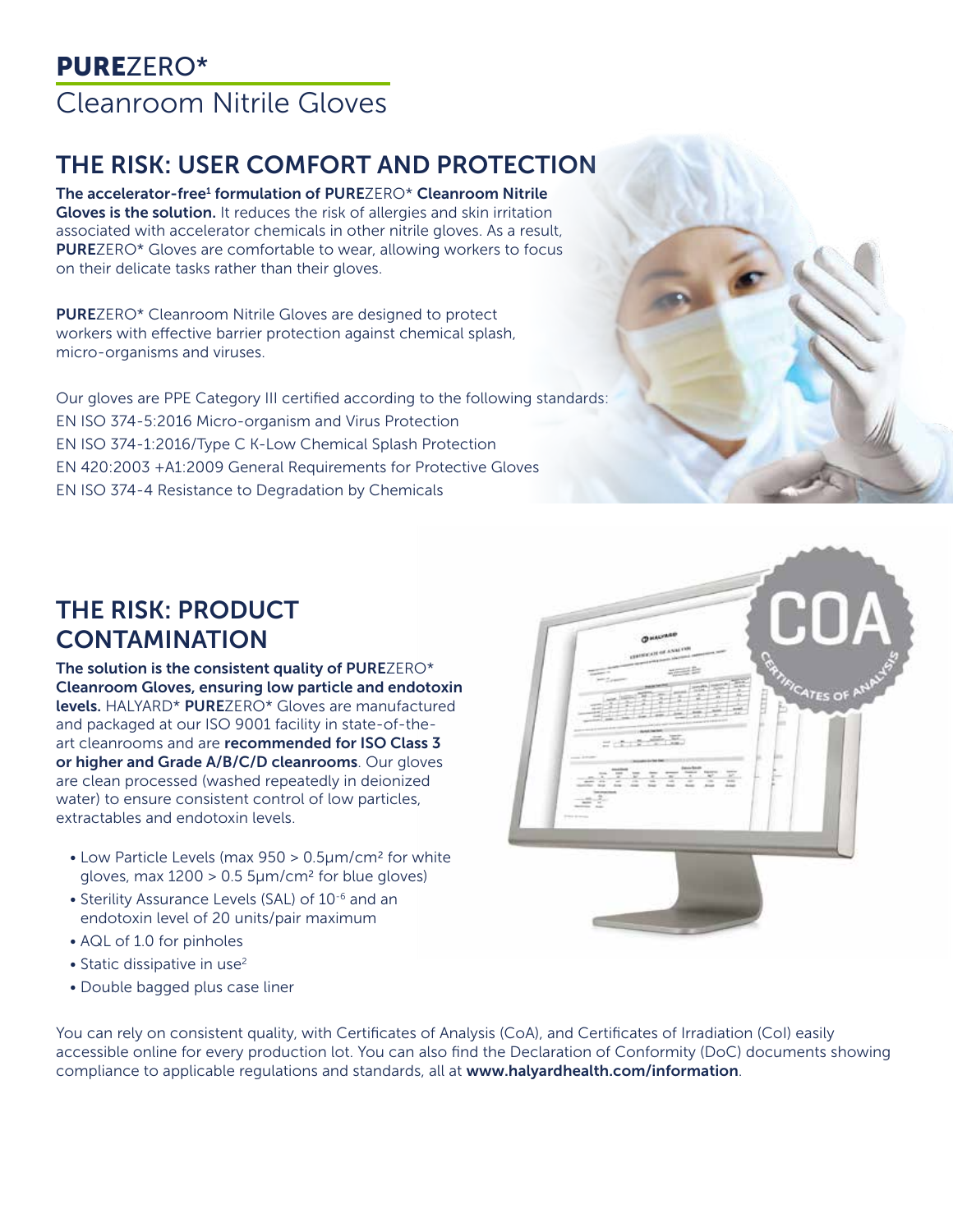# THE RISK: SUPPLY CHAIN RESILIENCY

#### PUREZERO\* Cleanroom Gloves are the solution, ensuring reliable supply, regulatory compliance and consistent quality.

HALYARD\* has manufactured private label cleanroom gloves for more than 20 years at our Safeskin Medical & Scientific (Thailand) Ltd. manufacturing facility, which holds ISO 9001 and ISO 13485 certifications.

We control the materials and design while adhering to strict quality standards and product specifications in our own facilities, with our own teammates. Quality and sterility assurance levels are guaranteed, with all raw materials and components traceable to their original supplier. And with our global product codes, you can use one code/SKU from HALYARD\* globally at all of your production facilities.



From raw materials to distribution, we have full control over our global supply chain.

### RISK-FREE CONVERSION

With our years of cleanroom glove experience, HALYARD\* can provide all the support you need to easily convert from your current glove to new PUREZERO\* Cleanroom Gloves, including:

- Technical documentation
- Validation data
- Product knowledge and expertise

We also have the manufacturing capacity to assure you a reliable glove supply going forward.

To trial HALYARD\* PUREZERO\* Cleanroom Gloves, contact your Cleanroom Distributor today, or email us at info@hyh.com.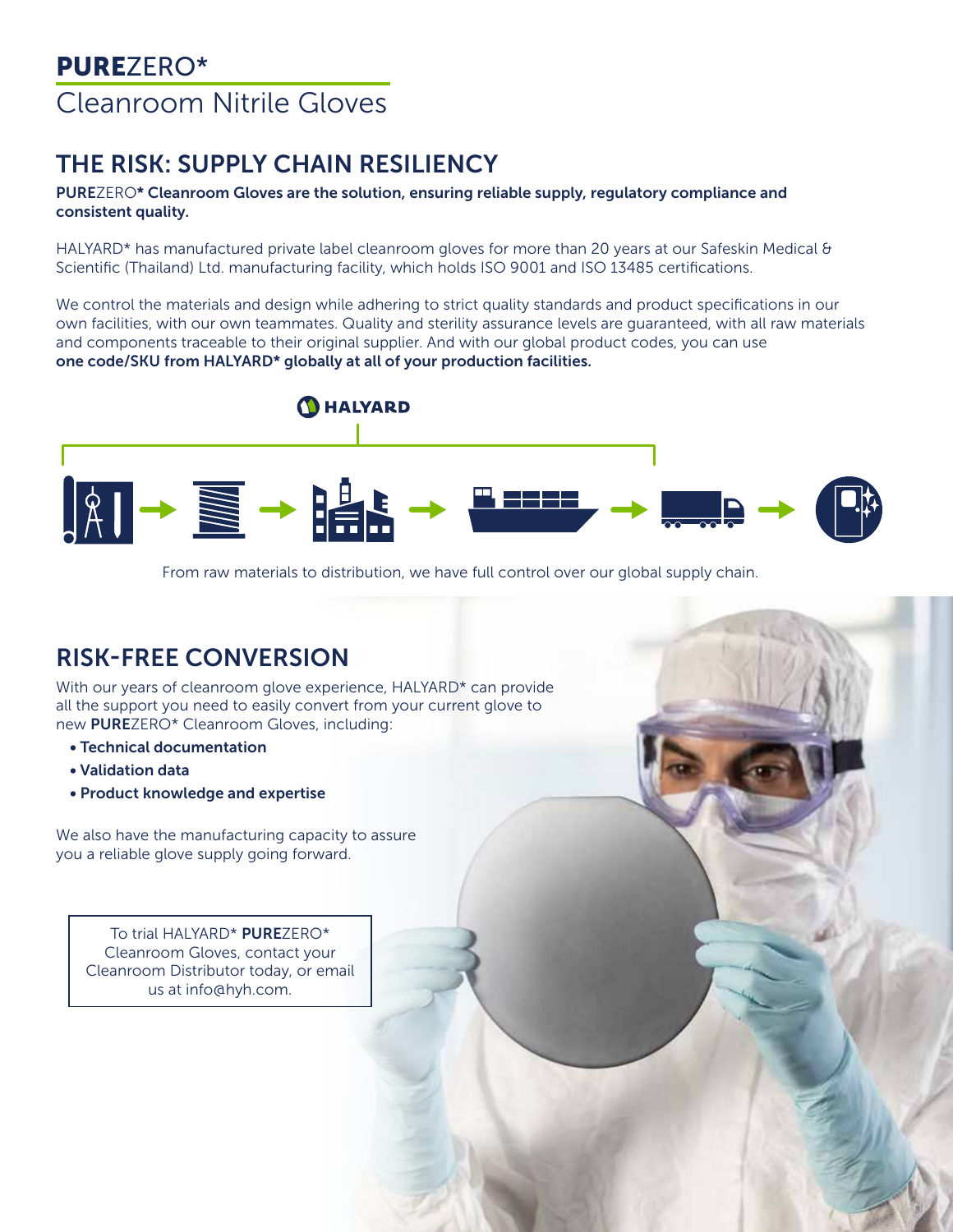# PUREZERO\*

# Cleanroom Nitrile Gloves

# NEW PUREZERO\* CLEANROOM GLOVE PORTFOLIO

HALYARD\* offers an accelerator-free<sup>1</sup> portfolio of three non-sterile and two sterile cleanroom gloves to address the needs of pharmaceutical, medical device, microelectronics and semi-conductor manufacturing industries.

#### NON-STERILE

### HALYARD\* PUREZERO\* HG3 WHITE NITRILE GLOVES

Recommended for use in ISO Class 3 or higher and Grade A/B/C/D cleanrooms. PUREZERO\* HG3 White Nitrile Cleanroom Gloves are non-sterile, ambidextrous, and 12 inches long with a high tack/grip surface and feature a beaded cuff to aid in donning and help prevent roll down.

#### Physical Properties

#### Cleanliness Properties

| 10              |
|-----------------|
| ✓               |
| ✓               |
| ✓               |
| ✓               |
| ✓               |
| ✓               |
| ✓               |
| ✓               |
| ✓               |
| ✓               |
| 20 MPa (Target) |
| 600%            |
| 5 Years         |
|                 |

| <b>CICALINITICSS LIPPULITICS</b>           |                           |                      |  |
|--------------------------------------------|---------------------------|----------------------|--|
| <b>Max Particle Count</b>                  | $>0.5 \mu m / cm^2 < 950$ | <b>IEST RP-CC005</b> |  |
| <b>Ionic Content</b><br>(Extractable ions) | Max Level $(\mu q/q)$     | <b>IEST RP-CC005</b> |  |
| Calcium                                    | 50                        |                      |  |
| Chloride                                   | 35                        |                      |  |
| Magnesium                                  | 5                         |                      |  |
| <b>Nitrate</b>                             | 20                        |                      |  |
| Potassium                                  | 5                         |                      |  |
| Sodium                                     | 10                        |                      |  |
| Sulfate                                    | 10                        |                      |  |
| <b>Zinc</b>                                | 25                        |                      |  |
| Ammonium                                   | 5                         |                      |  |

#### For use in ISO Class 3 or higher, Grade A/B/C/D TACKY GRIP TEXTURED FINGERTIPS

#### Ordering Information

| <b>Size</b> | Code             |
|-------------|------------------|
| XS          | <b>CLN3031XS</b> |
| SΜ          | CLN3031SM        |
| <b>MD</b>   | <b>CLN3031MD</b> |
| I G         | <b>CLN3031LG</b> |
| XI.         | <b>CLN3031XL</b> |

### HALYARD\* PUREZERO\* HG3 LIGHT BLUE NITRILE GLOVES

Recommended for use in ISO Class 3 or higher and Grade A/B/C/D cleanrooms. PUREZERO\* HG3 Light Blue Nitrile Cleanroom Gloves are non-sterile, ambidextrous, and 12 inches long with a high tack/grip surface and feature a beaded cuff to aid in donning and help prevent roll down.



#### Physical Properties

| <b>IOA</b>                             | 1 <sub>0</sub>  |
|----------------------------------------|-----------------|
| Non-Sterile                            | ✓               |
| Ambidextrous                           | ✓               |
| <b>Tacky Grip</b>                      | ✓               |
| <b>Textured Fingertips</b>             | ✓               |
| Accelerator-Free <sup>1</sup>          | ✓               |
| Static Dissipative in Use <sup>2</sup> | ✓               |
| Low Dermatitis Potential               | ✓               |
| Latex-Free                             | ✓               |
| Powder-Free                            | ✓               |
| Silicone-Free                          | ✓               |
| Tensile Strength <sup>3</sup>          | 20 MPa (Target) |
| Ultimate Elongation <sup>3</sup>       | 600%            |
| <b>Shelf Life</b>                      | 5 Years         |

#### Cleanliness Properties

| <b>Max Particle Count</b>                  | $>0.5 \mu m / cm^2 < 1200$ | <b>IEST RP-CC005</b> |
|--------------------------------------------|----------------------------|----------------------|
| <b>Ionic Content</b><br>(Extractable ions) | Max Level $(\mu q/q)$      | <b>IEST RP-CC005</b> |
| Calcium                                    | 50                         |                      |
| Chloride                                   | 35                         |                      |
| Magnesium                                  | 5                          |                      |
| <b>Nitrate</b>                             | 20                         |                      |
| Potassium                                  | 5                          |                      |
| Sodium                                     | 10                         |                      |
| Sulfate                                    | 10                         |                      |
| 7inc                                       | 25                         |                      |
| Ammonium                                   | 5                          |                      |



#### Ordering Information

| <b>Size</b> | Code             |
|-------------|------------------|
| XS          | <b>CLN9031XS</b> |
| <b>SM</b>   | <b>CLN9031SM</b> |
| MD          | <b>CLN9031MD</b> |
| ١G          | CLN9031LG        |
| XI.         | <b>CLN9031XL</b> |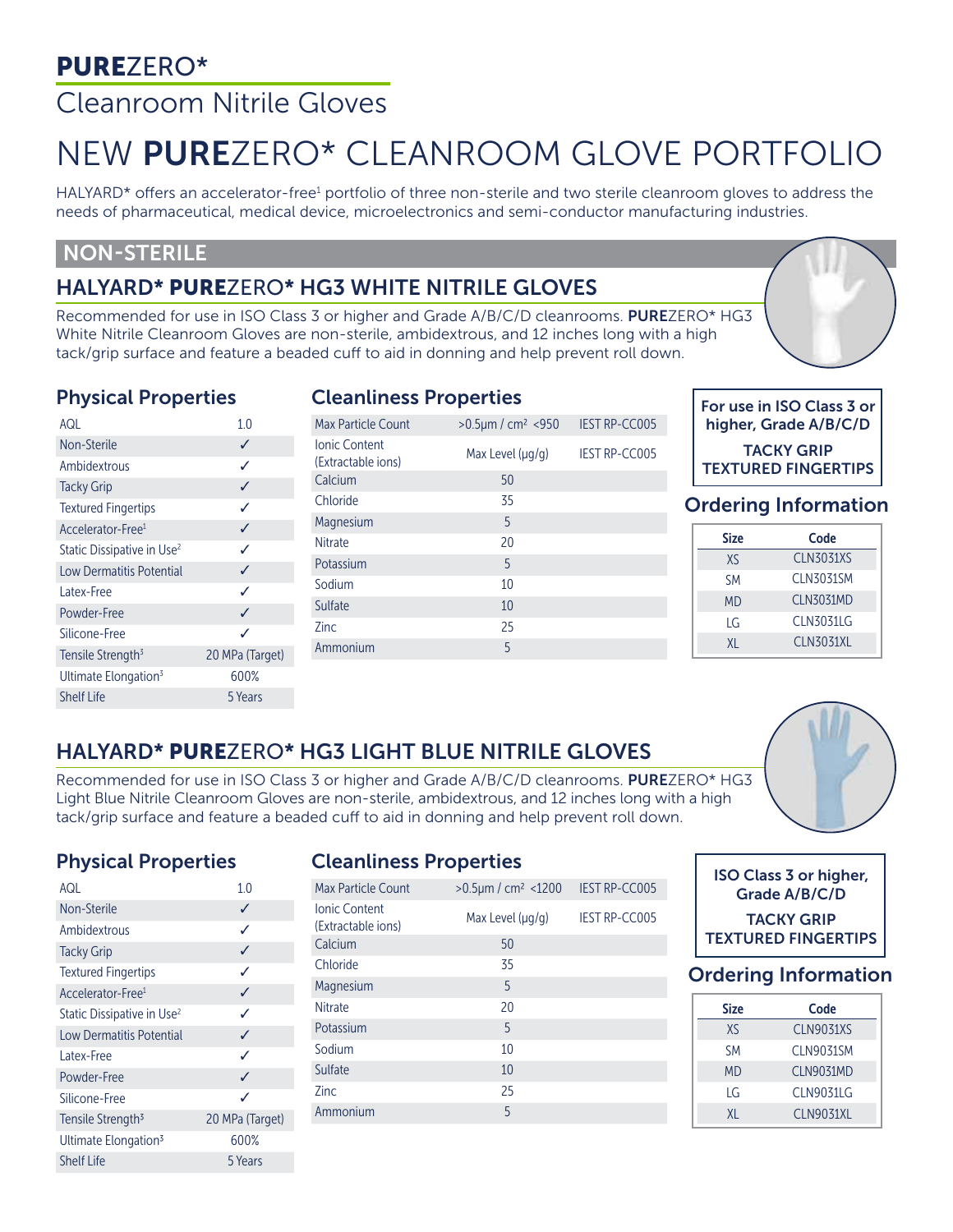#### NON-STERILE (Continued)

### HALYARD\* PUREZERO\* HG3 SMOOTH WHITE NITRILE GLOVES

Recommended for use in ISO Class 3 or higher and Grade A/B/C/D cleanrooms. PUREZERO\* HG3 SMOOTH White Nitrile Cleanroom Gloves are non-sterile, ambidextrous, and 12 inches long with a smooth grip and feature a beaded cuff to aid in donning and help prevent roll down.

Cleanliness Properties

#### Physical Properties

| AQL                                    | 1.0             |
|----------------------------------------|-----------------|
| <b>Non-Sterile</b>                     | ✓               |
| Ambidextrous                           | ✓               |
| Smooth Grip                            | ✓               |
| <b>Textured Fingertips</b>             | ✓               |
| Accelerator-Free <sup>1</sup>          | ✓               |
| Static Dissipative in Use <sup>2</sup> | ✓               |
| <b>Low Dermatitis Potential</b>        | ✓               |
| Latex-Free                             | ✓               |
| Powder-Free                            | ✓               |
| Silicone-Free                          | ✓               |
| Tensile Strength <sup>3</sup>          | 20 MPa (Target) |
| Ultimate Elongation <sup>3</sup>       | 600%            |
| <b>Shelf Life</b>                      | 5 Years         |

| <b>CICATILITICSS FTUPCI LICS</b>           |                           |                      |  |
|--------------------------------------------|---------------------------|----------------------|--|
| <b>Max Particle Count</b>                  | $>0.5 \mu m / cm^2 < 950$ | <b>IEST RP-CC005</b> |  |
| <b>Ionic Content</b><br>(Extractable ions) | Max Level $(\mu q/q)$     | <b>IEST RP-CC005</b> |  |
| Calcium                                    | 50                        |                      |  |
| Chloride                                   | 35                        |                      |  |
| Magnesium                                  | 5                         |                      |  |
| <b>Nitrate</b>                             | 20                        |                      |  |
| Potassium                                  | 5                         |                      |  |
| Sodium                                     | 10                        |                      |  |
| Sulfate                                    | 10                        |                      |  |
| <b>Zinc</b>                                | 25                        |                      |  |
| Ammonium                                   | 5                         |                      |  |
|                                            |                           |                      |  |

#### For use in ISO Class 3 or higher, Grade A/B/C/D

SMOOTH GRIP TEXTURED FINGERTIPS

#### Ordering Information

| <b>Size</b> | Code             |
|-------------|------------------|
| XS          | <b>CLN3231XS</b> |
| <b>SM</b>   | <b>CLN3231SM</b> |
| <b>MD</b>   | <b>CLN3231MD</b> |
| ١G          | <b>CLN3231LG</b> |
| XI.         | <b>CLN3231XL</b> |

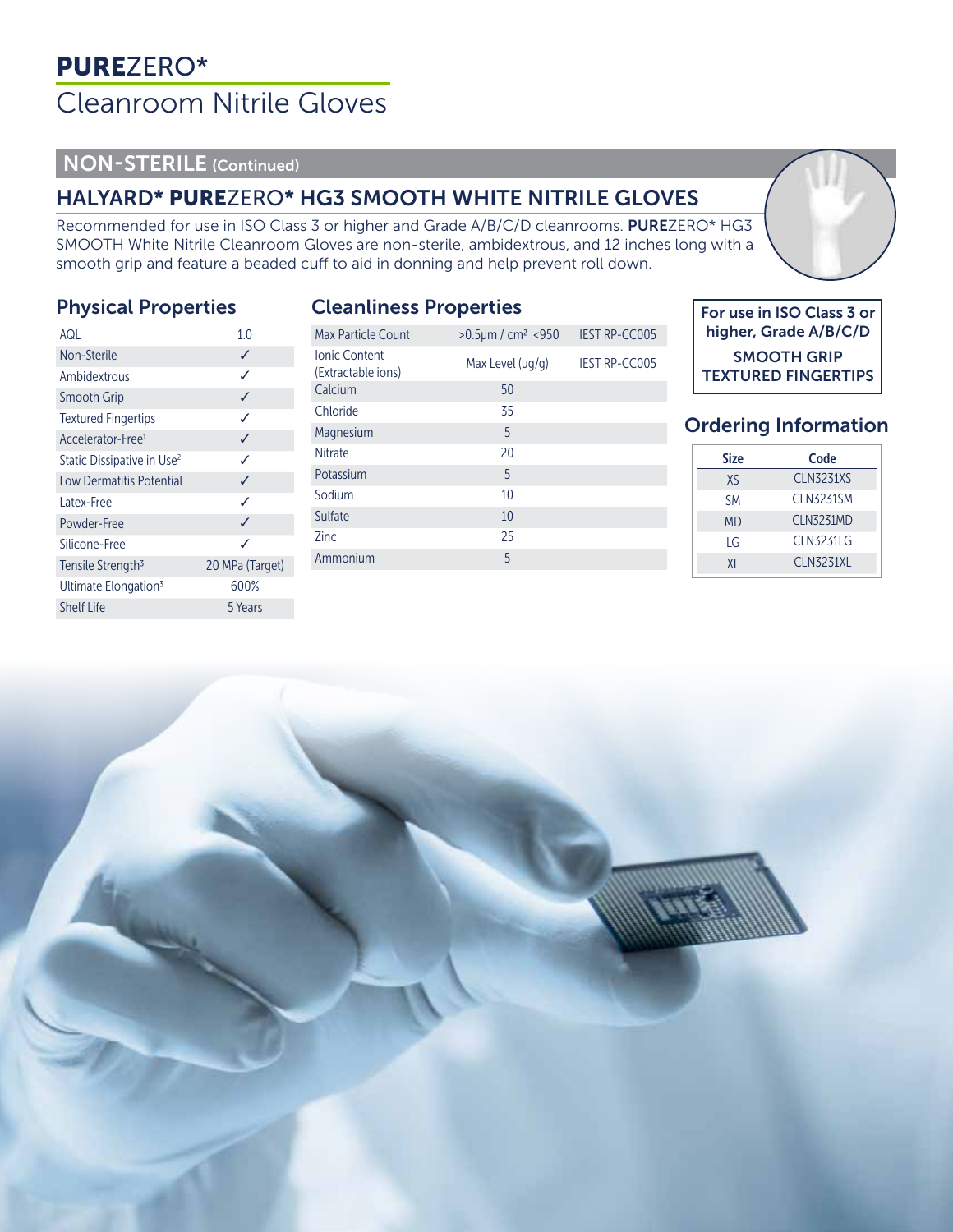#### **STERILE**

### HALYARD\* PUREZERO\* HG3 LIGHT BLUE STERILE NITRILE GLOVES

Recommended for use in ISO Class 3 or higher and Grade A/B/C/D cleanrooms. PUREZERO\* HG3 Light Blue Sterile Nitrile Cleanroom Gloves have a hand specific shape, 4-mil fingertip thickness, 12-inch length with a smooth grip, and a beaded cuff to aid in donning and help prevent roll down.

#### Physical Properties

| <b>Cleanliness Properties</b> |  |
|-------------------------------|--|
|                               |  |

| AQL                                       | 1.0             |
|-------------------------------------------|-----------------|
| <b>Sterile</b>                            | ✓               |
| <b>Hand Specific Pairs</b>                | ✓               |
| Smooth Grip                               | ✓               |
| <b>Textured Fingertips</b><br>and Palms   | ✓               |
| Accelerator-Free <sup>1</sup>             | ✓               |
| Static Dissipative in Use <sup>2</sup>    | ✓               |
| <b>Low Dermatitis Potential</b>           | ✓               |
| Latex-Free                                | ✓               |
| Powder-Free                               | ✓               |
| Silicone-Free                             | ✓               |
| Tensile Strength <sup>3</sup>             | 20 MPa (Target) |
| Ultimate Elongation <sup>3</sup>          | 600%            |
| <b>Sterility Assurance Level</b><br>(SAL) | $10^{-6}$       |
| <b>Shelf Life</b>                         | 5 Years         |

| Max Particle Count                         | $>0.5$ µm / cm <sup>2</sup> <1200 | <b>IEST RP-CC005</b> |
|--------------------------------------------|-----------------------------------|----------------------|
| Max Endotoxin Level                        | $<$ 20 EU                         |                      |
| <b>Ionic Content</b><br>(Extractable ions) | Max Level (µg/g)                  | <b>IEST RP-CC005</b> |
| Calcium                                    | 50                                |                      |
| Chloride                                   | 35                                |                      |
| Magnesium                                  | 5                                 |                      |
| <b>Nitrate</b>                             | 20                                |                      |
| Potassium                                  | 5                                 |                      |
| Sodium                                     | 10                                |                      |
| Sulfate                                    | 10                                |                      |
| <b>Zinc</b>                                | 25                                |                      |
| Ammonium                                   | 5                                 |                      |
|                                            |                                   |                      |
|                                            |                                   |                      |



SMOOTH GRIP TEXTURED FINGERTIPS AND PALMS SAL 10-6

#### Ordering Information

| <b>Size</b> | Code             |
|-------------|------------------|
| 6.0         | CLN923260        |
| 65          | CLN923265        |
| 70          | <b>CLN923270</b> |
| 75          | CLN923275        |
| 8.0         | CLN923280        |
| 85          | CLN923285        |
| 9.0         | <b>CLN923290</b> |
| 10.0        | CLN923210        |

### HALYARD\* PUREZERO\* HG3 WHITE STERILE NITRILE GLOVES

Recommended for use in ISO Class 3 or higher and Grade A/B/C/D cleanrooms. PUREZERO\* HG3 White Sterile Nitrile Cleanroom Gloves have a hand specific shape, 6-mil fingertip thickness, 12-inch length with a smooth grip, and beaded cuff to aid in donning and help prevent roll down.

#### Physical Properties

| AQL                                       | 1.0             |
|-------------------------------------------|-----------------|
| <b>Sterile</b>                            | ✓               |
| <b>Hand Specific Pairs</b>                | ✓               |
| <b>Smooth Grip</b>                        | ✓               |
| <b>Textured Fingertips</b><br>and Palms   | ✓               |
| Accelerator-Free <sup>1</sup>             | ✓               |
| Static Dissipative in Use <sup>2</sup>    | ✓               |
| <b>Low Dermatitis Potential</b>           | ✓               |
| Latex-Free                                | ✓               |
| Powder-Free                               | ✓               |
| Silicone-Free                             | ✓               |
| Tensile Strength <sup>3</sup>             | 20 MPa (Target) |
| Ultimate Elongation <sup>3</sup>          | 600%            |
| <b>Sterility Assurance Level</b><br>(SAL) | $10^{-6}$       |
| <b>Shelf Life</b>                         | 5 Years         |

#### Cleanliness Properties

| Max Particle Count                         | $>0.5 \mu m / cm^2 < 950$ | <b>IEST RP-CC005</b> |
|--------------------------------------------|---------------------------|----------------------|
| Max Endotoxin Level                        | $<$ 20 EU                 |                      |
| <b>Ionic Content</b><br>(Extractable ions) | Max Level $(\mu q/q)$     | <b>IEST RP-CC005</b> |
| Calcium                                    | 50                        |                      |
| Chloride                                   | 35                        |                      |
| Magnesium                                  | 5                         |                      |
| <b>Nitrate</b>                             | 20                        |                      |
| Potassium                                  | 5                         |                      |
| Sodium                                     | 10                        |                      |
| Sulfate                                    | 10                        |                      |
| <b>Zinc</b>                                | 25                        |                      |
| Ammonium                                   | 5                         |                      |



| For use in ISO Class 3 or<br>higher, Grade A/B/C/D |  |  |  |  |
|----------------------------------------------------|--|--|--|--|
| <b>SMOOTH GRIP</b><br><b>TEXTURED FINGERTIPS</b>   |  |  |  |  |
| <b>AND PALMS</b>                                   |  |  |  |  |
| SAL 10-6                                           |  |  |  |  |

#### Ordering Information

| <b>Size</b>     | Code      |
|-----------------|-----------|
| 60              | CLN323260 |
| 65              | CLN323265 |
| 70              | CLN323270 |
| 75              | CLN323275 |
| 80              | CLN323280 |
| 85              | CLN323285 |
| 9 O             | CLN323290 |
| 10 <sub>0</sub> | CLN323210 |